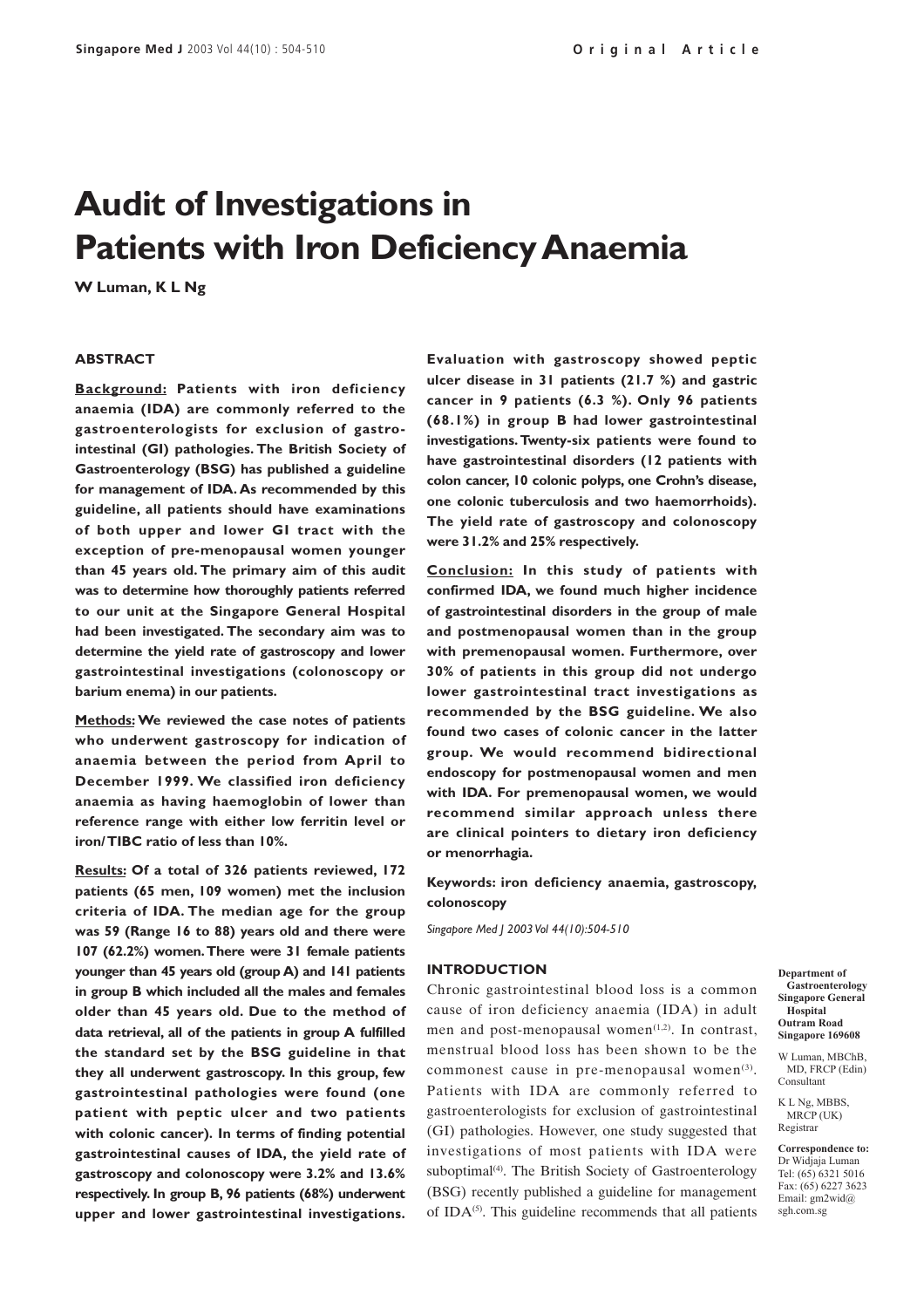|                                 |              | Whole group<br>(172) |              | Group A<br>(31) |     | Group B<br>(141) | p-value   |
|---------------------------------|--------------|----------------------|--------------|-----------------|-----|------------------|-----------|
| Median age (Range), years       |              | 59 (16 to 88)        | 62.3 (16-88) |                 |     | 55.2 (18-87)     | <b>NS</b> |
| Concomitant medical disorders:  | 117          |                      | $\mathbf{I}$ |                 | 116 |                  | < 0.001   |
| Ischaemic heart dis. (%)        | 42           | (24.1)               | 0            | (0)             | 42  | (29.4)           |           |
| Chronic renal failure (%)       | $\mathbf{H}$ | (6.3)                | 0            | (0)             | П   | (7.7)            |           |
| Haemodialysis (%)               | 4            | (2.3)                | L            | (0)             | 3   | (2.1)            |           |
| Cerebrovascular dis. (%)        | 17           | (9.8)                | 0            | (0)             | 17  | (12)             |           |
| Diabetes mellitus (%)           | 39           | (22.4)               | 0            | (0)             | 39  | (27.3)           |           |
| $*$ COLD $(\%)$                 | 4            | (2.3)                | $\mathbf 0$  | (0)             | 4   | (2.8)            |           |
| Medications:                    | 52           |                      | 0            |                 | 52  |                  | < 0.001   |
| Aspirin (%)                     | 35           | (20)                 | 0            | (0)             | 35  | (24.5)           |           |
| Ticlopidine/Clopidrogel (%)     | 5            | (2.87)               | 0            | (0)             | 5   | (3.5)            |           |
| NSAID <sub>s</sub> (%)          | 7            | (4)                  | 0            | (0)             | 7   | (4.9)            |           |
| Warfarin(%)                     | 5            | (2.87)               | 0            | (0)             | 5   | (3.5)            |           |
| Haematinics:                    |              |                      |              |                 |     |                  |           |
| Mean Haemoglobin $\pm$ SD, G/DL |              | $8.02 \pm 1.9$       |              | $8.3 \pm 2.1$   |     | $7.9 \pm 1.9$    | NS        |
| Mean $MCV \pm SD$ , FL          |              | $73.0 \pm 12.1$      |              | $70 \pm 9.4$    |     | $73.6 \pm 12.5$  | <b>NS</b> |
| Mean MCHC                       |              | $30.1 \pm 4.9$       |              | $28.5 \pm 3.8$  |     | $30.5 \pm 4.9$   | <b>NS</b> |
| Mean Ferritin $\pm$ SD, ng/ml   |              | $82.3 \pm 211.6$     |              | $12.8 \pm 18.6$ |     | $96.7 \pm 228.5$ | 0.01      |
| Mean Iron $\pm$ SD, Umol/L      |              | $5.7 \pm 6.2$        |              | $5.6 \pm 5.1$   |     | $5.7 \pm 6.4$    | <b>NS</b> |
| Mean TIBC $\pm$ SD, Umol/L      |              | 66.4 $\pm$ 14.8      |              | $72.2 \pm 12.8$ |     | $65.2 \pm 14.6$  | NS        |
| Mean Iron/TIBC $\pm$ SD         |              | $9.0 \pm 9.1$        |              | $8.22 \pm 8.3$  |     | $9.2 \pm 9.3$    | <b>NS</b> |

#### **Table I. Clinical characteristics and laboratory data for groups A and B.**

\*Chronic obstructive lung disease.

should have examinations of both upper and lower GI tract with the exception of premenopausal women younger than 45 years old and post gastrectomy patients. This guideline has set the target of 90% that patients with IDA should have complete examinations for the purpose of audit.

Singapore General Hospital (SGH) is a tertiary referral centre with a bed capacity of 1,500 beds. Over 1,500 endoscopic procedures per year are performed in the endoscopy unit. This audit was undertaken to determine the standard of management for patients with IDA by our institution against the BSG guideline. The secondary aim was to determine the yield rate of gastroscopy and lower gastrointestinal investigations (colonoscopy or barium enema) in our patients.

#### **METHODS**

## **Patients**

Patients who underwent gastroscopy for the indication of anaemia were identified from our endoscopy database. In our unit, gastroscopy is the initial investigation of choice for patients with IDA in view of the ease of procedure and high prevalence of gastric carcinoma in our region. Patients who underwent gastroscopy for prior abnormal findings on barium meal were excluded from the study. The study period chosen was between April and December 1999 and the audit was undertaken June 2001, thus allowing a minimum follow up period of at least 18 months. Anaemia was defined by a Hb<12 g/dl for women and <14 g/dl for men according to the reference range from our hospital's laboratory. For the definition of iron deficiency anaemia, we defined it as having haemoglobin of lower than reference range with either a low ferritin level (less than 20µg) or iron/ TIBC (Total iron binding capacity) ratio of less than 10%(6-9). We did not consider low mean corpuscular volume as an indication of IDA because of the high prevalence of thalassaemia in this region<sup>(10)</sup>. Premenopausal status was defined as an indication in the medical case notes that a woman was still menstruating. Patients with overt gastrointestinal bleeding (melaena, haemetemesis or haematochezia) were excluded since in these cases, the site of pathology and choice of investigations would be obvious to the clinicians. We confined the study to patients who had no hint as to the origin of the IDA. In addition, patients were excluded if they had a known cause for blood loss such as recent surgery, trauma, or acute gastrointestinal bleeding.

## **Case notes analysis**

Patients' case-notes were reviewed for their demographic data, presence of gastrointestinal symptoms, concurrent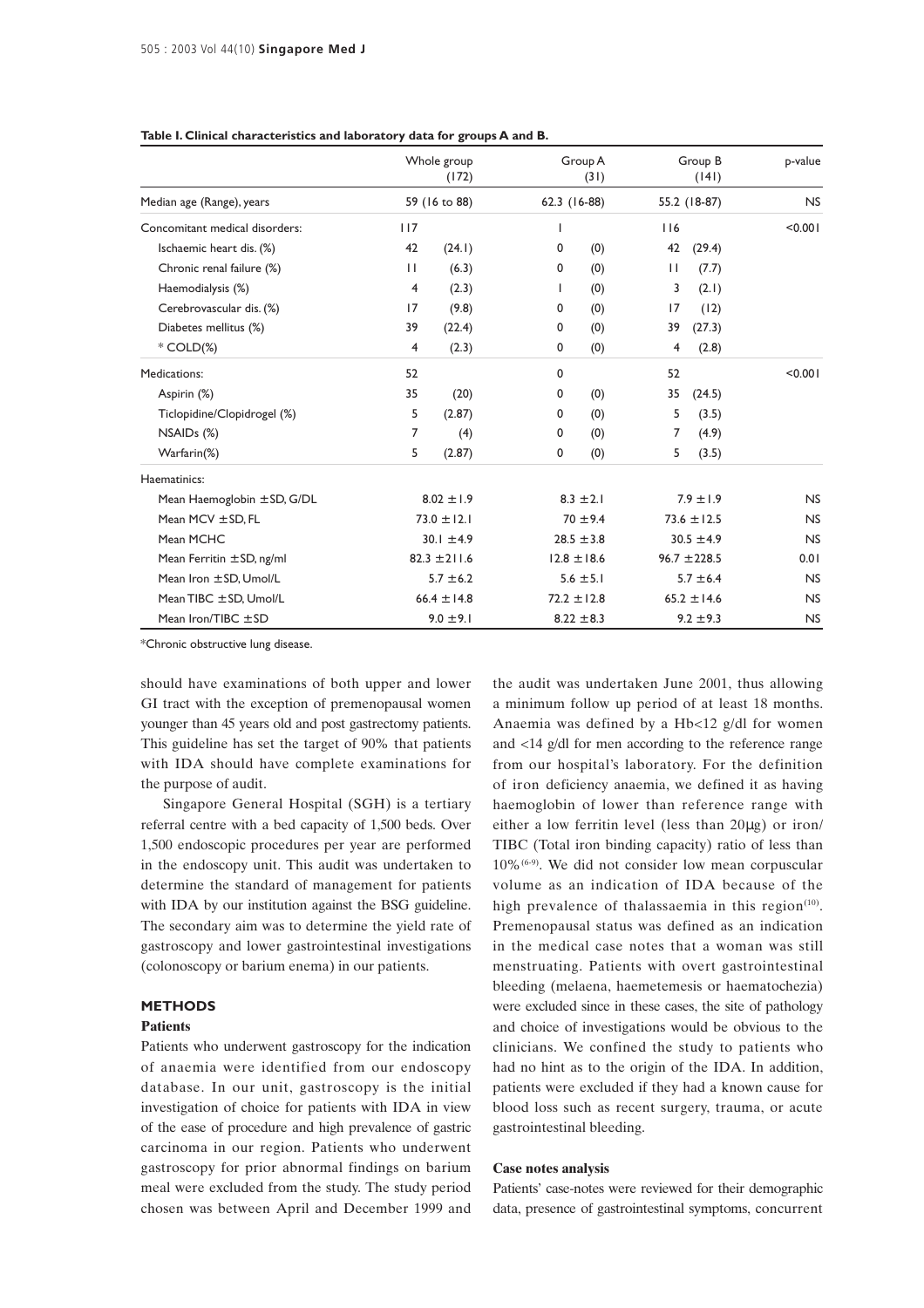**Singapore Med J** 2003 Vol 44(10) : 506

medications, laboratory results, endoscopic and radiological findings. Gastrointestinal symptoms included nausea, vomiting, odynophagia, dysphagia, heartburn, dyspepsia, anorexia, weight loss, change in bowel habits, tenesmus and lower abdominal pain.

For the purpose of our study, we considered the following diagnoses to be potential causes of IDA. "Diagnosis" was defined as the finding of any lesion that could be considered definitely or probably the cause of a patient's  $IDA<sup>(11)</sup>$ . These lesions were: peptic ulcer disease (gastric or duodenal ulcers of more than 10 mm, more than five gastric erosions defined as mucosal breaks), gastrointestinal malignancies, inflammatory bowel disease, colonic polyp, vascular malformations and bleeding haemorrhoids of more than three times per week for six months. This is in line with the definition adopted by one recent study $(11)$ . The findings of oesophagitis, hiatus hernia, gastric polyps, gastritis, duodenitis, and colonic diverticula were not considered as significant gastrointestinal pathologies. These conditions are generally not considered a source of chronic blood loss severe enough to cause IDA.

## **Follow-up of patients**

Patients' case notes were reviewed for their clinical course and response to iron supplements. Patients who were no longer on follow-up were contacted through telephone interview for any new illness or diagnoses made since their discharge. Diagnosis of dietary lack of iron as the cause of anaemia was made as a diagnosis of exclusion after complete evaluation in patients who gave history of deficiency dietary intake of iron and who showed response to iron replacement therapy i.e. improvement of haemoglobin to the normal range $(6)$ . Patients were considered to have complete evaluation if they had undergone both gastroscopy and colonic investigations with either colonoscopy or barium enema. Menorrhagia is defined as duration of menstrual flow of longer than seven days or if there is presence of clots $(12)$ . The label of "Undiagnosed" was given to those patients who had incomplete evaluation and whose case notes did not reveal a possible cause of iron deficiency such as dietary history or menorrhagia.

## **RESULTS**

Three hundred and twenty-six patients were identified to have undergone gastroscopy for investigations of anaemia during the study period. Of these patients, 174 patients (53.4%) met the inclusion criteria of IDA. Two patients who met the inclusion criteria of IDA were excluded as they had presented with oesophageal variceal haemorrhage in the months preceding the study

|                              |                 | Whole group<br>(172) |    | Group A<br>(31) |    | Group B<br>(141) |
|------------------------------|-----------------|----------------------|----|-----------------|----|------------------|
| Gastroscopy (%)              |                 | 172 (100)            |    | 31 (100)        |    | 141 (100)        |
| Normal                       |                 | 85 (49.4)            |    | 25(80.6)        |    | 60 (42.6)        |
| Oesophagitis                 | 0               | (0)                  | 0  | (0)             | 0  | (0)              |
| Gastritis/duodenitis         |                 | 42 (24.4)            |    | 5(16.1)         |    | 37 (26.3)        |
| Peptic ulcer disease         |                 | 32 (18.6)            | L  | (3.2)           | 31 | (22)             |
| Oesophageal cancer           | L               | (0.6)                | 0  | (0)             | I  | (0.7)            |
| Gastric cancer               | 8               | (4.7)                | 0  | (0)             | 8  | (5.7)            |
| Vascular malformations       | 3               | (1.7)                | 0  | (0)             | 3  | (2.1)            |
| * CMV oesophageal ulcer      | L               | (0.6)                | 0  | (0)             | I  | (0.7)            |
| Colonoscopy/barium enema (%) |                 | 118(68.6)            | 22 | (71)            | 96 | (68)             |
| Normal                       | 86              | (50)                 |    | 18(58.1)        |    | 68 (48.2)        |
| Haemorrhoids                 | 3               | (1.7)                | L  | (3.2)           | 2  | (1.4)            |
| Colonic polyp                | $\overline{10}$ | (5.8)                | 0  | (0)             | 10 | (7.1)            |
| Colonic/rectal cancer        | 4               | (8.1)                | 2  | (6.4)           | 12 | (8.5)            |
| Inflammatory bowel disease   | $\overline{2}$  | (1.2)                | T  | (3.2)           | I  | (0.7)            |
| Diverticular disease         | 2               | (1.2)                | 0  | (0)             | 2  | (1.4)            |
| Colonic tuberculosis         | L               | (0.6)                | 0  | (0)             | I  | (0.7)            |
| Small bowel radiology        | 24              | (14)                 |    | 7(22.6)         | 17 | (12)             |
| Normal                       |                 | 20(11.6)             |    | 6(19.4)         | 4  | (10)             |
| Small bowel cancer           | 3               | (1.7)                | 0  | (0)             | 3  | (2.1)            |
| Inflammatory bowel disease   | L               | (0.6)                | I  | (3.2)           | 0  | (0)              |

\*Cytomegalovirus infection

#### **Table III. Final diagnoses made as the potential cause of IDA in groups A and B.**

|                                        | Whole group | (172)     |   | Group A<br>(31) |    | Group B<br>(141) |
|----------------------------------------|-------------|-----------|---|-----------------|----|------------------|
| Upper gastrointestinal disorders (%)   |             |           |   |                 |    |                  |
| Peptic ulcer disease                   |             | 32 (18.6) | I | (3.2)           | 31 | (22)             |
| Oesophageal cancer                     | L           | (0.6)     | 0 | (0)             | I  | (0.7)            |
| Gastric cancer                         | 8           | (4.6)     | 0 | (0)             | 8  | (5.6)            |
| Vascular malformations                 | 3           | (1.7)     | 0 | (0)             | 3  | (2.1)            |
| CMV oesophageal ulcer                  | L           | (0.6)     | 0 | (0)             |    | (0.7)            |
| Small bowel and colonic pathologies    |             |           |   |                 |    |                  |
| Small bowel cancer                     | 3           | (1.7)     | 0 | (0)             | 3  | (2.1)            |
| Colonic polyp                          | 10          | (5.8)     | 0 | (0)             | 10 | (7)              |
| Colonic/rectal cancer                  | 14          | (8.1)     | 2 | (6.4)           | 12 | (8.5)            |
| Haemorrhoids                           | 3           | (1.7)     | ı | (3.2)           | 2  | (1.4)            |
| <b>IBD</b>                             | 3           | (1.7)     | 2 | (6.4)           | L  | (0.7)            |
| Colonic tuberculosis                   | L           | (0.6)     | 0 | (0)             | L  | (0.7)            |
| Dietary iron deficiency                |             | 34 (19.8) |   | 16(51.6)        |    | 18(12.7)         |
| Menorrhagia                            |             | 20(11.6)  |   | 7(22.6)         |    | 13(9.2)          |
| Urological/gynaecological malignancies | 4           | (2.3)     | 0 | (0)             |    | 4(2.8)           |
| Chronic illness                        | Н           | (6.3)     | 0 | (0)             | П  | (7.8)            |
| Loss of follow up                      | 8           | (4.7)     | L | (3.2)           | 7  | (4.9)            |
| Undiagnosed                            | 16          | (9.3)     | 2 | (6.4)           |    | 14 (9.9)         |

## **Table II. Findings from gastrointestinal investigations in the two groups.**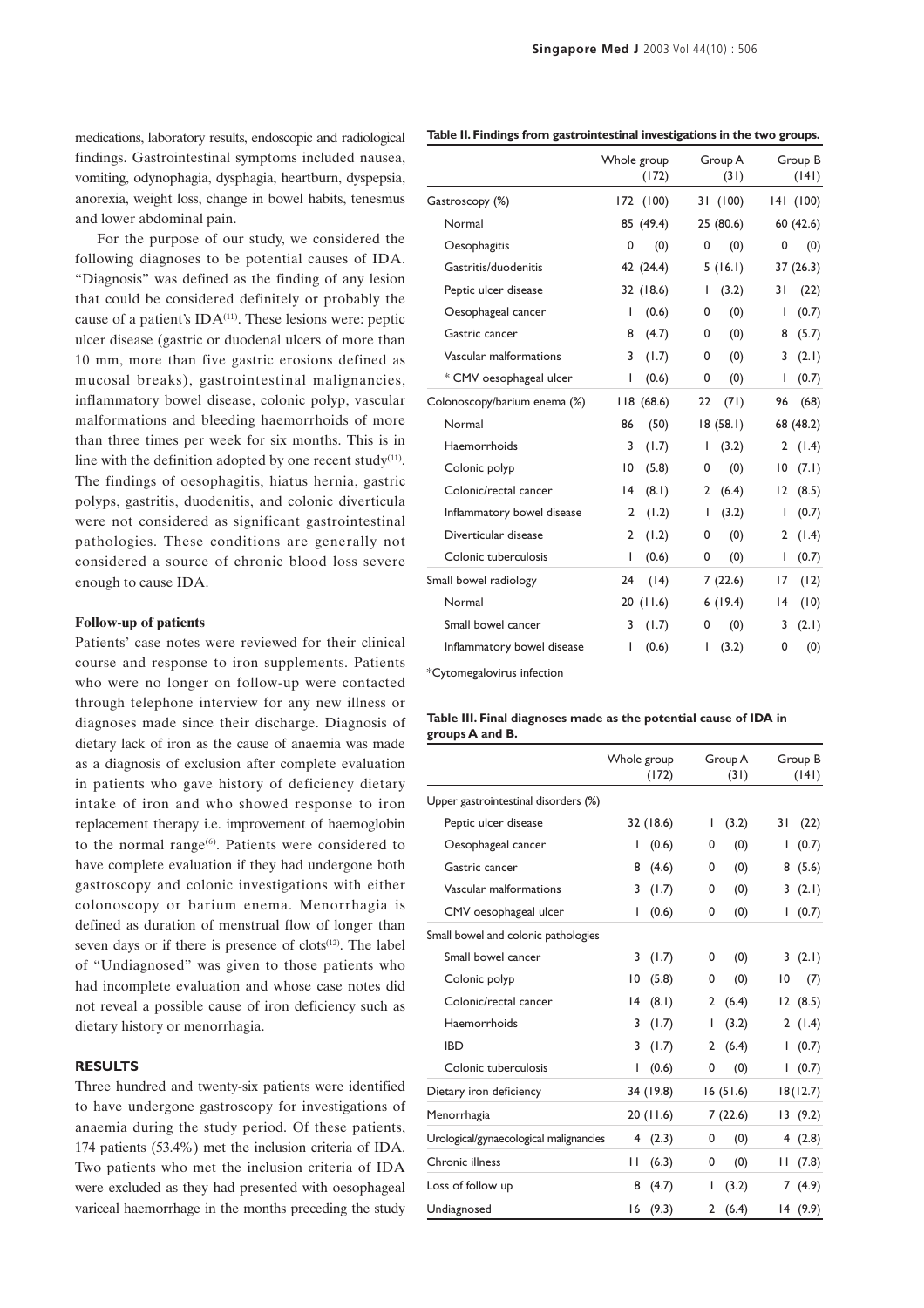| Gastroscopic findings                  | Normal colonoscopy | Abnormal colonoscopy | Colonoscopy not performed |
|----------------------------------------|--------------------|----------------------|---------------------------|
| Peptic ulcer disease (32 patients) (%) | 15(46.8)           | (6.3)<br>2           | 15(46.8)                  |
| Gastritis (42 patients)                | 23 (54.8)          | 6(14.3)              | (31)<br>13                |
| Carcinoma (9 patients)                 | 3(33.3)            | (0)                  | 6(66.4)                   |
| Total (83 patients)                    | 41 (49.4)          | (9.6)<br>8           | 34 (40.9)                 |
| Percentage of total                    | 49.4               | 9.6                  | 41                        |

**Table IV. Colonoscopic findings in patients who had abnormal gastroscopy.**

**Table V. Types of gastrointestinal tract examinations and their findings of potential causes in the groups A and B.**

|                                               | Group A $(n = 31)$ | Group B $(n = 143)$ |
|-----------------------------------------------|--------------------|---------------------|
| Number of gastroscopy performed               | 31                 | 4                   |
| Number of patients with potential causes:     |                    | 44                  |
| Peptic ulcer dis.                             | (1)                | (31)                |
| Malignancies                                  | (0)                | (9)                 |
| Vascular malformations                        | (0)                | (3)                 |
| * CMV ulcer                                   | (0)                | (1)                 |
| % yield of gastroscopy                        | 3.2                | 31.2                |
| Number of colonoscopy and/or barium enema     | 22                 | 96                  |
| Number of patients with potential causes:     | $\overline{4}$     | 26                  |
| Haemorrhoids                                  | (1)                | (2)                 |
| Polyps                                        | (0)                | (10)                |
| Carcinoma                                     | (2)                | (12)                |
| <b>** IBD</b>                                 | (1)                | (1)                 |
| GI tuberculosis                               | (0)                | (1)                 |
| % yield of colonoscopies                      | 18.2               | 27.1                |
| Number of patients with small bowel radiology | 7                  | 17                  |
| Number of patients with potential causes:     |                    | 3                   |
| Carcinoma                                     | (0)                | (3)                 |
| <b>IBD</b>                                    | (1)                | (0)                 |
| % of yield of small bowel radiology           | 14.2               | 17.6                |

\* Cytomegalovirus

\*\*IBD is inflammatory bowel disease

period. The median age for the group was 59 (Range 16 to 88) years old and there were 107 (62.2%) women. We divided these patients into two groups according to the age and sex as recommended by the BSG guideline age. There were 31 female patients younger than 45 years old (group A) and 141 patients in group B (women older than 45 years old and all the male patients). Table I shows the clinical characteristics and laboratory data for these two groups.

Co-morbid illnesses were mostly present in group B apart from one patient who had chronic renal failure requiring haemodialysis in group A. The use of low dose aspirin and anti-platelet agents was therefore restricted to patients in group B for their cardiovascular or cerebrovascular disease. There was no significant difference with regard to the severity of anaemia as judged from the values of haemoglobin, iron and TIBC in the two groups. However, the mean ferritin was significantly higher for patients in group

B. There was marked variation in the value of ferritin with the range from one to 1,397 ng/ml. This is most likely due high ferritin in patients with chronic illness as it also serves as acute phase reactant<sup>(13)</sup>.

 Due to our method of data retrieval, all the patients in group A fulfilled the standard set by the BSG guideline in that they were investigated with gastroscopy. Twenty-two patients (71%) also underwent lower gastrointestinal investigations (colonoscopy or barium enema). However, only 96 patients (68%) in group B were investigated for their lower gastrointestinal tract.

The most common findings from gastroscopy were gastritis/duodenitis (42 patients) and peptic ulcer disease (32 patients). Most of these ulcers were most likely associated with either aspirin or NSAIDs as they were predominantly present in group B (one patient in group A in contrast to 31 patients in group B). Twenty-two patients (71%) from group A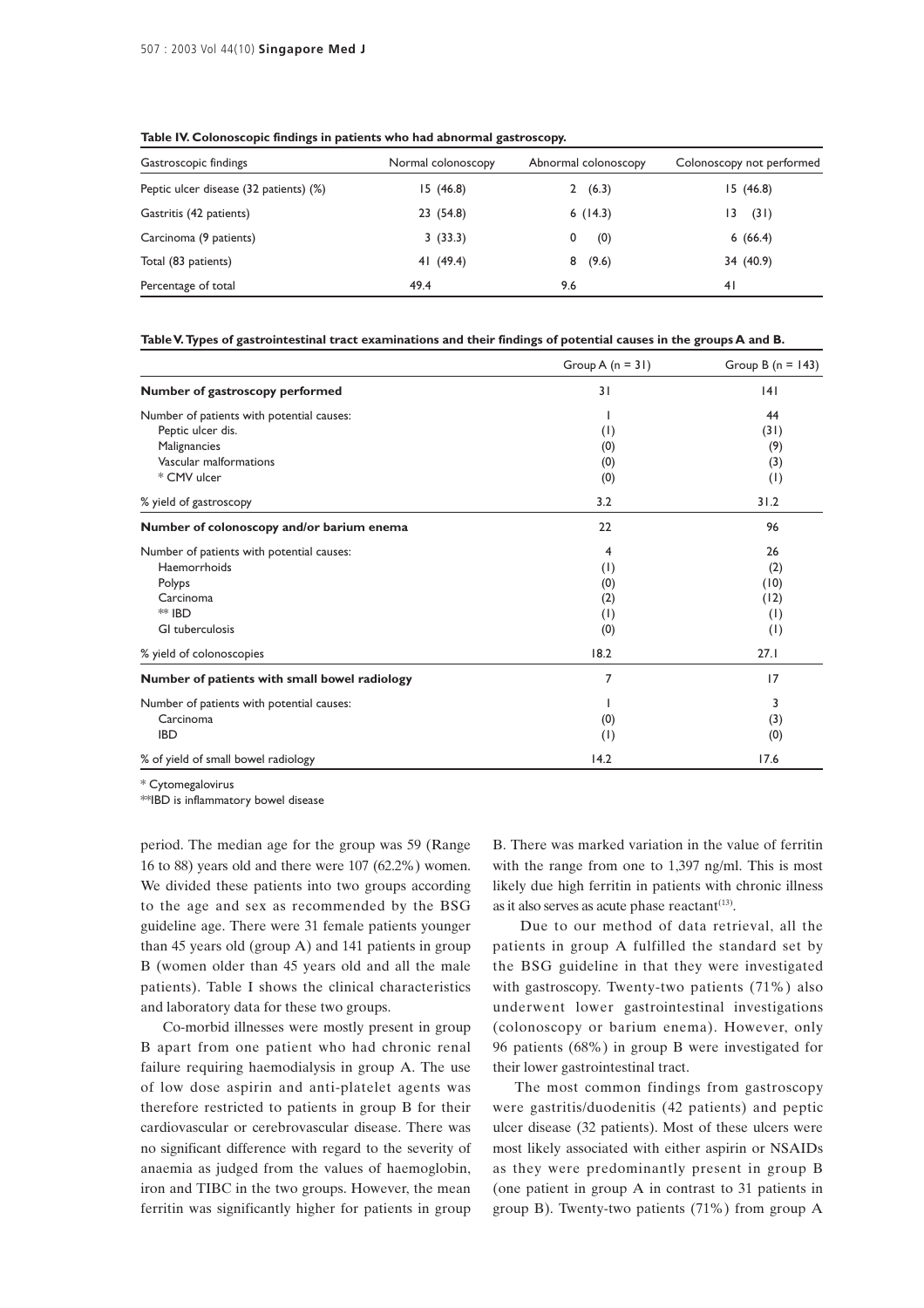underwent colonoscopy and two cases of colonic cancer (6.5%) were found. They were aged 35 and 42 years old; both patients did not have any underlying risk factor such as Familial Adenomatous Polyposis or family history of colonic cancer. Small bowel follow through was performed in seven patients and one 39-year-old woman was found to have small bowel Crohn's Disease.

There were 141 patients in Group B patients with 78 females older than 45 years old and 65 males of all ages. Eight patients were found to have gastric carcinoma and they were all from group B. Three patients had vascular malformation in the body and antrum of their stomachs and all the three of them had underlying chronic renal failure on haemodialysis. One patient was diagnosed to have oesophageal ulcer caused by cytomegalovirus; he had underlying infection with human immunodeficiency virus. Ninety-six patients (68.1%) in this group underwent either colonoscopy (68 patients) or barium enema (28 patients). Two patients had haemorrhoids with bleeding deemed severe enough to cause IDA. Colonic polyp was diagnosed in 10 patients and 12 patients were found to have colonic cancer. One patient was found to have caecal ulcer from gastrointestinal tuberculosis. Consent for colonoscopy could not be obtained from relatives of three patients due to advanced age and underlying dementia. One patient defaulted his appointment for colonoscopy and was lost to follow up. IDA in one patient was attributed to previous gastrectomy and colonoscopy was not offered to the patient. Out of the total 16 patients (9.0%) who underwent small bowel series, small bowel cancer was diagnosed in three patients (2.1%). One of these patients had normal gastroscopy and colonoscopy that showed several adenomatous polyps.

Overall, 22 (12.7%) patients had gastrointestinal symptoms, 20 had upper gastrointestinal tract symptoms and two had lower gastrointestinal tract. Three of 20 patients with upper gastrointestinal tract symptoms had upper gastrointestinal tract disorder that could potentially be the cause of IDA. None of the patients with lower gastrointestinal symptom was found to have concomitant lower gastrointestinal pathologies.

Follow-up was available in all apart from eight patients (Table III). All patients with malignancy were managed with a multidisciplinary approach in conjunction with surgeons and oncologists. Dietary iron deficiency was implicated as the cause of IDA in 37 patients (21.5%). Menorrhagia was implicated in 20 (11.6%) of female patients as the cause of the anaemia in the final diagnosis. Thirteen female patients had their IDA attributed to menorrhagia as they were still menstruating. IDA had resolved in these two groups of patients at follow up. Other potential causes of IDA were urological and gynaecological malignancies in four patients and chronic illness in 11 patients. One elderly patient from the chronic illness category died from myocardial infarction.

In view of the nature of the data retrieved, all patient had undergone gastroscopy as the investigations of their anaemia by default. Subgroup analysis on patients who had abnormal gastroscopic findings was performed (Table IV). Of the patients who had peptic ulcer disease, two patients were subsequently found to have colon cancer on their colonoscopy. In the group of patients diagnosed to have gastritis, five patients were diagnosed to have colon cancer and one patients with Crohn's disease involving the caecum. In this group, small bowel radiology also diagnosed a case of terminal ileal Crohn's disease and two patients with small bowel carcinoma. None of the patients diagnosed to have oesophageal or gastric carcinoma were subsequently found to have colonic pathology. Overall in this group of patients with abnormal findings on gastroscopy, only 60% of patients underwent colonoscopy.

The yield rate for finding potential causes of IDA from gastroscopy was 3.2% for group A and 31.2 % for group B (Table V). One hundred and eighteen patients underwent colonic examination, 22 patients from group A and 96 patients from group B. In terms of colonic examination, the yield rate was 13.6% and 25% respectively for group A and B. Small bowel radiology (barium follow through or enteroclysis) was performed in 24 patients. One case of terminal ileal Crohn's disease was diagnosed from group A and three cases from group B with small bowel carcinoma.

### **DISCUSSION**

IDA often is a silent condition, as patients hardly notice any symptoms until there is profound anaemia(14). IDA has many causes, including menstruation, pregnancy, inadequate iron intake, malabsorption, intravascular haemolysis and gastrointestinal blood loss. The principal management aim of IDA patients is to detect early gastrointestinal pathology, especially malignancies<sup>(5)</sup>. Dietary lack of iron is a diagnosis of exclusion after the other two other major causes of gastrointestinal blood loss and menstruation have been considered and response to iron replacement has been demonstrated<sup>(6,11)</sup>. Celiac disease commonly leads to iron deficiency but it is a rare disorder in the Oriental population<sup>(15)</sup>.

In this audit, we found a high incidence of significant pathologies in upper (45 patients, 26.2%) and lower (27 patients, 15.6%) gastrointestinal tract in patients with confirmed IDA. Our figures are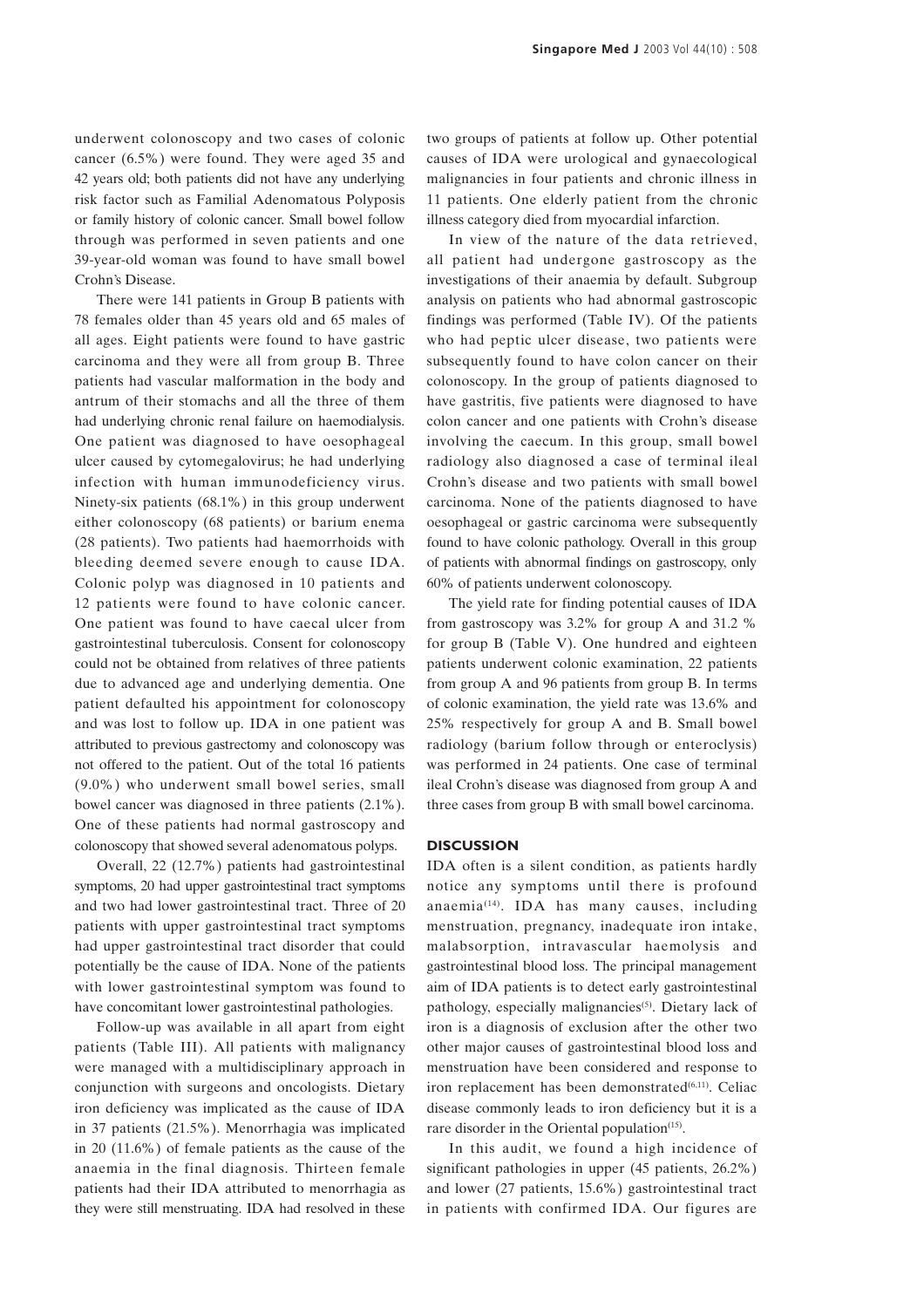lower than those reported from other published retrospective studies with findings of 38% to 75%(16-18). This could be due to exclusion of benign pathologies such as oesophagitis, gastritis and duodenitis as potential causes of IDA. The inclusion by some authors of these lesions as possible causes of IDA would increase the diagnostic yield of investigations for IDA. A recent quantitative study showed that the chronic blood loss from these lesions was minimal<sup>(19)</sup>. The yield rate for significant pathologies in group B (for the male and postmenopausal women) was even more striking: 31.2% for upper gastrointestinal tract and 25% for lower gastrointestinal tract. These results suggest that gastrointestinal evaluation for upper and lower tract is strongly indicated for this group of patients with IDA as gastrointestinal blood loss is of prime concern. This is in line with the BSG guideline<sup>(2)</sup>. In this audit, only  $68\%$  of patients in group B underwent lower gastrointestinal evaluations with either colonoscopy or barium enema as recommended by the BSG guideline.

Premenopausal women are generally viewed as young and healthy and therefore have been excluded from endoscopic studies of patients with IDA<sup>(11,20)</sup>. Often iron deficiency anaemia in these women is attributed to monthly loss through menorrhagia and no gastrointestinal evaluation is pursued<sup>(21)</sup>. Menstrual blood loss is an important cause of IDA in our cohort affecting 22.5% of patients in group A and 14.2% in group B.

Although the yield from gastrointestinal evaluation is much lower for premenopausal females (3.2% for upper gastrointestinal and 13.6% for lower gastrointestinal tract), two patients were diagnosed to have colonic cancer. Other studies have also reported similar findings of clinically significant gastrointestinal lesions (gastric and colonic cancer) in up to 12% of premenopausal women with  $IDA^{(22)}$ . However, the BSG guideline does not recommend lower gastrointestinal investigations for premanopausal women younger than 45 years old without clinical symptoms<sup>(5)</sup>. This recommendation needs further review as we did not find gastrointestinal symptoms to be predictive for gastrointestinal lesions. Similar to our findings, various investigators have not found good correlation between gastrointestinal symptoms and the locations of gastrointestinal lesions<sup> $(21,23)$ </sup>. This discrepancy may be explained by poor localisation of visceral stimuli within the abdomen. A more appropriate approach would be to perform bidirectional endoscopy (gastroscopy and colonoscopy) for premenopausal women who do not have dietary history for lack of iron intake, blood loss from recent pregnancies or menorrhagia.

Some authors have suggested that it was not necessary for a second endoscopic procedure once an

aetiology for IDA is found as patients are seldom found to have lesion on both gastroscopy and colonoscopy(21). There are problems of attribution of cause of anaemia and dual pathology. Quite often patients are found to have gastritis or oesophagitis, but it is hard to tell whether this is the cause of the anaemia. One study showed that 60% of patients had second causes of anaemia if full investigation was carried out $(1)$ . In our series, there was a small but significant number of patients (eight patients) who had dual pathologies on both upper and lower gastrointestinal tract. This is especially so for patients who had been found to have gastritis on upper gastrointestinal evaluation. Even when a significant pathology is found on the upper gastrointestinal tract, the incidence of finding a second pathology on the lower gastrointestinal tract can be as high as  $40\%$ , especially in the elderly group<sup> $(1,20)$ </sup>. There were two patients who had peptic ulcer disease and colon cancer. It is therefore important, especially in the elderly, not to accept the finding of an upper gastrointestinal lesion as the cause of the anaemia, especially if the findings are gastritis or oesophagitis, without considering a more sinister cause in the colon. However, such approach needs careful consideration of comorbidity. In the event of comorbid diseases, care must be taken over the suitability of investigations for patients. There is little point in performing invasive investigations or endoscopic procedures if they will not alter management.

BSG guideline recommends duodenal biopsy for IDA patient to exclude celiac disease. In Western population, the incidence of coeliac disease in patients with IDA has been reported to vary between 2% to 6%(5,24). However, celiac disease is an exceptionally rare condition among the Oriental population and endoscopists do not commonly perform duodenal biopsy. Of the 24 patients (13.9%) in our cohort who were evaluated with small bowel series, one case of Crohn's disease and three small bowel cancers were diagnosed. The decision has to be taken whether it is worthwhile to examine the small bowel when no abnormality has been found in the upper and lower gastrointestinal tract. The diagnostic yield of barium examination of the small bowel is extremely disappointing $(25)$ . The principle that identification of small bowel pathology should be part of the overall strategy for investigations of IDA is one which is being increasingly acknowledged to ensure that the risk of overlooking small bowel tumours<sup> $(26,27)$ </sup>. Although small bowel radiology has been found to be disappointing<sup> $(24,25)$ </sup> by some authors, it was however the modality in our study that diagnosed the three cases of small bowel cancer and one case of small bowel Crohn's disease. We agree that small bowel